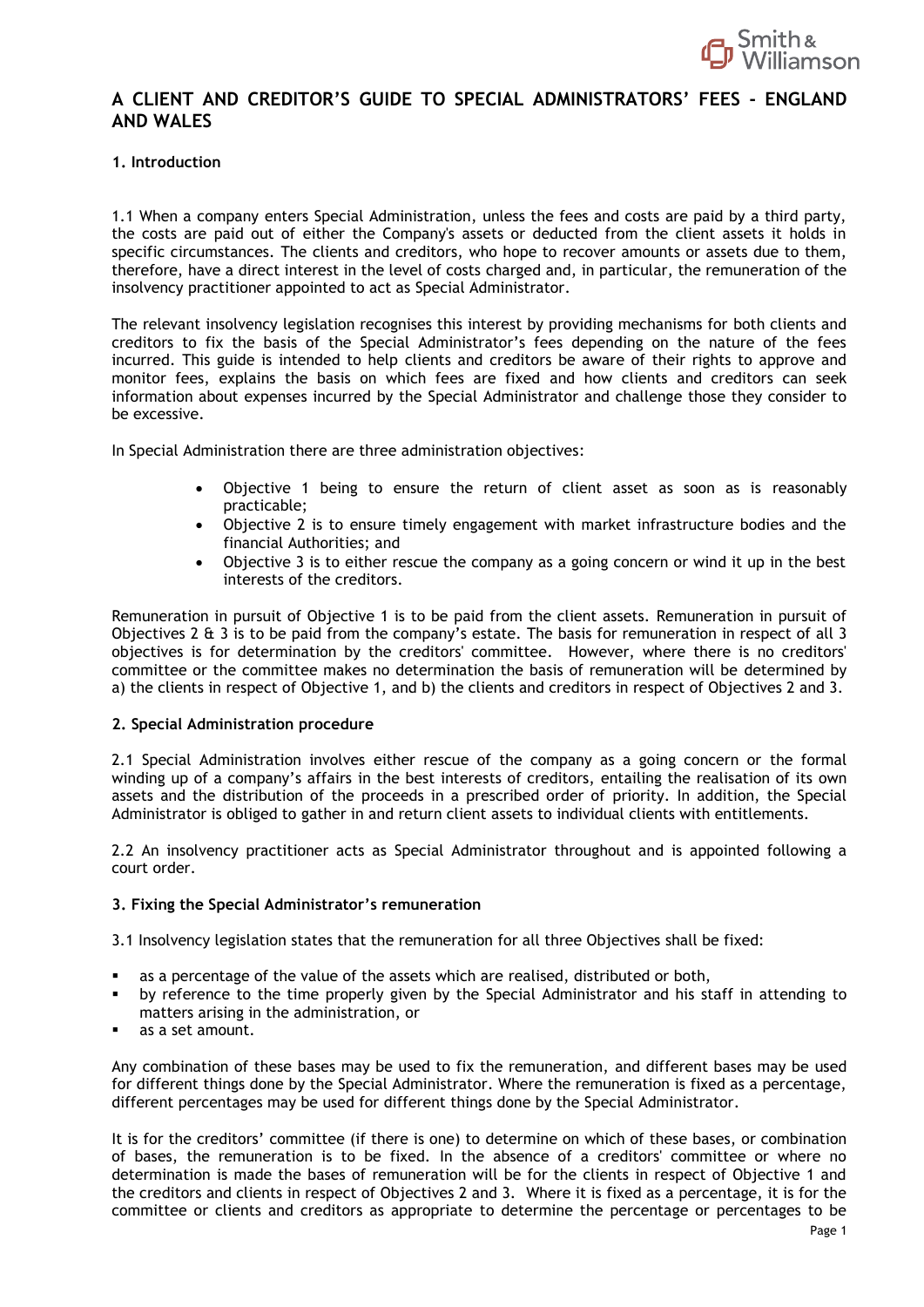

applied. In arriving at its decision the committee or clients and creditors shall have regard to the following matters:

- the complexity (or otherwise) of the case;
- any responsibility of an exceptional kind or degree which falls on the Special Administrator in connection with the insolvency;
- the effectiveness with which the Special Administrator appears to be carrying out, or to have carried out, his duties;
- the value and nature of the assets which the Special Administrator has to deal with.

3.2 A resolution specifying the terms on which the Special Administrator is to be remunerated may be taken at the meeting to consider the Special Administrator's proposals.

3.3 In the event of the bases of remuneration not having been fixed by either the creditors' committee or the clients and creditors as appropriate, then the administrator can apply to Court for determination.

3.4 Where there are joint administrators, it is for them to agree between themselves as to how the remuneration payable should be apportioned

#### **4. Review of remuneration**

4.1 Where there has been a material and substantial change in circumstances since the basis of the Special Administrator's remuneration was fixed, the Special Administrator may request that it be changed. The request must be made to the same body as initially approved the remuneration, and the same rules apply as to the original approval.

4.2 Where the Special Administrator considers the rate or amount to be insufficient or the bases to be inappropriate then he can make an application to court.

## **5. What information should be provided by the Special Administrator?**

#### **5.1 When fixing bases of remuneration**

5.1.1 When seeking agreement for the basis or bases of remuneration, the Special Administrator should provide sufficient supporting information to enable the committee or the clients and creditors to make an informed judgement as to whether the basis sought is appropriate having regard to all the circumstances of the case. The nature and extent of the information provided will depend on the stage during the conduct of the case at which approval is being sought. The appendix to this guide sets out a suggested format for the provision of information.

When providing information about payments, fees and expenses to clients and creditors, the Special Administrator should do so in a way that facilities clarity of understanding of the key issues. Narrative explanations should be provided to support any numerical information supplied. Where it is practical to do so, the Special Administrator should provide an indication of the likely return to clients and creditors when seeking approval for the basis of his fees.

The key issues of concern to the clients and creditors will commonly be:

- a) the work the Special Administrator anticipates will be done and why that work is necessary;
- b) the anticipated cost of that work, including any expenses expected to be incurred in connection with it;
- c) whether it is anticipated that the work will provide a financial benefit to clients and creditors and, if so, what anticipated benefit (or if the work provides no direct, financial benefit but is required by statute);
- d) the work actually done and why that work was necessary;
- e) the actual costs of the work, including any expenses incurred in connection with it, as against any estimate provided; and
- f) whether the work has provided a financial benefit to clients and creditors and, if so, what benefit (or if the work provided no direct financial benefit but was required by statute).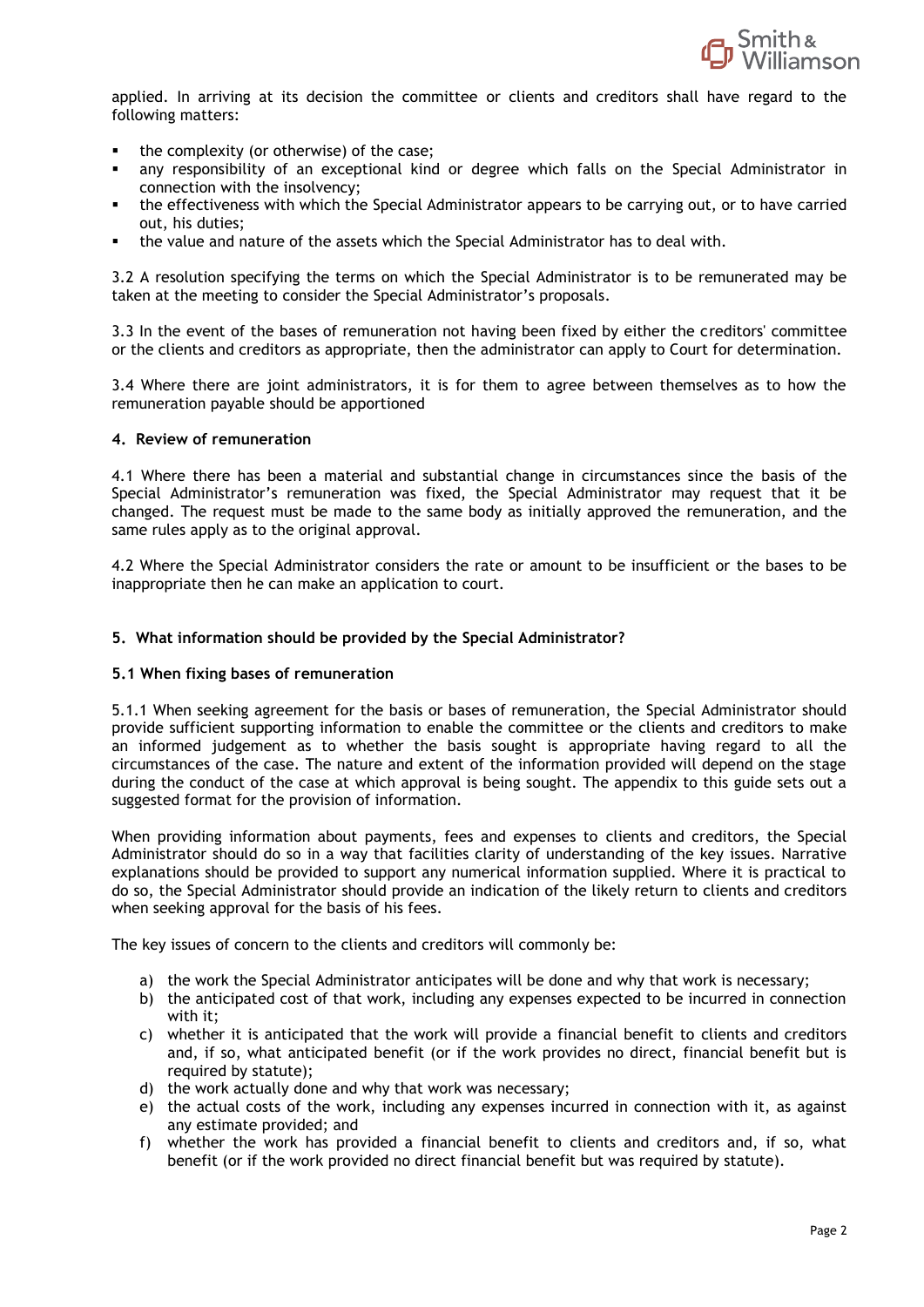

5.1.2 The Special Administrator should also provide details and the cost of any work that has been or is intended to be sub-contracted out that could otherwise be carried out by the Special Administrator or his or her staff.

5.1.3 If work has already been carried out, the Special Administrator should state the proposed charge for the period to date and provide an explanation of what has been achieved in the period and how it was achieved, sufficient to enable the progress of the case to be assessed and whether the proposed charge is reasonable in the circumstances of the case.

5.1.4 If approval for a fixed amount of a percentage basis is sought, the Special Administrator should explain why the basis requested is expected to produce a fair and reasonable reflection of the work that the office holder anticipates will be undertaken.

Where the proposed charge is calculated on a time costs basis, the Special Administrator should disclose the time spent and the average charge-out rates, in larger cases split by grades of staff and analysed by appropriate activity. The Special Administrator should also provide details and the cost of any work that has been sub-contracted out that could otherwise be carried out by the Special Administrator or his or her staff.

## **5.2 After the bases of remuneration have been fixed**

The Special Administrator is required to send progress reports to clients and creditors at specified intervals (see paragraph 6.1 below). When reporting periodically to clients and creditors, in addition to the matters specified in paragraph 6.1, the Special Administrator should provide an explanation of what has been achieved in the period under review and how it was achieved, sufficient to enable the progress of the case to be assessed.

Clients and creditors should be able to understand whether the remuneration charged is reasonable in the circumstances of the case (whilst recognising that the Special Administrator must fulfil certain statutory obligations and regulatory requirements that might be perceived as bringing no added value for the estate).

Where any remuneration is on a time costs basis, the Special Administrator should disclose the charge in respect of the period, the time spent and the average charge-out rates, in larger cases split by grades of staff and analysed by appropriate activity. If there have been any changes to the charge-out rates during the period under review, rates should be disclosed by grades of staff, split by the periods applicable. The Special Administrator should also provide details and the cost of any work that has been subcontracted out that could otherwise be carried out by the Special Administrator or his or her staff.

#### **5.3 Disbursements and other expenses**

5.3.1 Costs met by and reimbursed to the Special Administrator in connection with the administration should be appropriate and reasonable. Such costs will fall into two categories:

- Category 1 disbursements: These are costs where there is specific expenditure directly referable both to the special administration and a payment to an independent third party. These may include, for example, advertising, room hire, storage, postage, telephone charges, travel expenses, and equivalent costs reimbursed to the Special Administrator or his or her staff.
- Category 2 disbursements: These are costs that are directly referable to the special administration but not to a payment to an independent third party. They may include shared or allocated costs that can be allocated to the administration on a proper and reasonable basis, for example, business mileage.

Category 1 disbursements can be drawn without prior approval, although the Special Administrator should be prepared to disclose information about them in the same way as any other expenses. Category 2 disbursements may be drawn if they have been approved in the same manner as the Special Administrator's remuneration. When seeking approval, the Special Administrator should explain, for each category of expense, the basis on which the charge is being made.

5.3.2 The following are not permissible:

■ a charge calculated as a percentage of remuneration;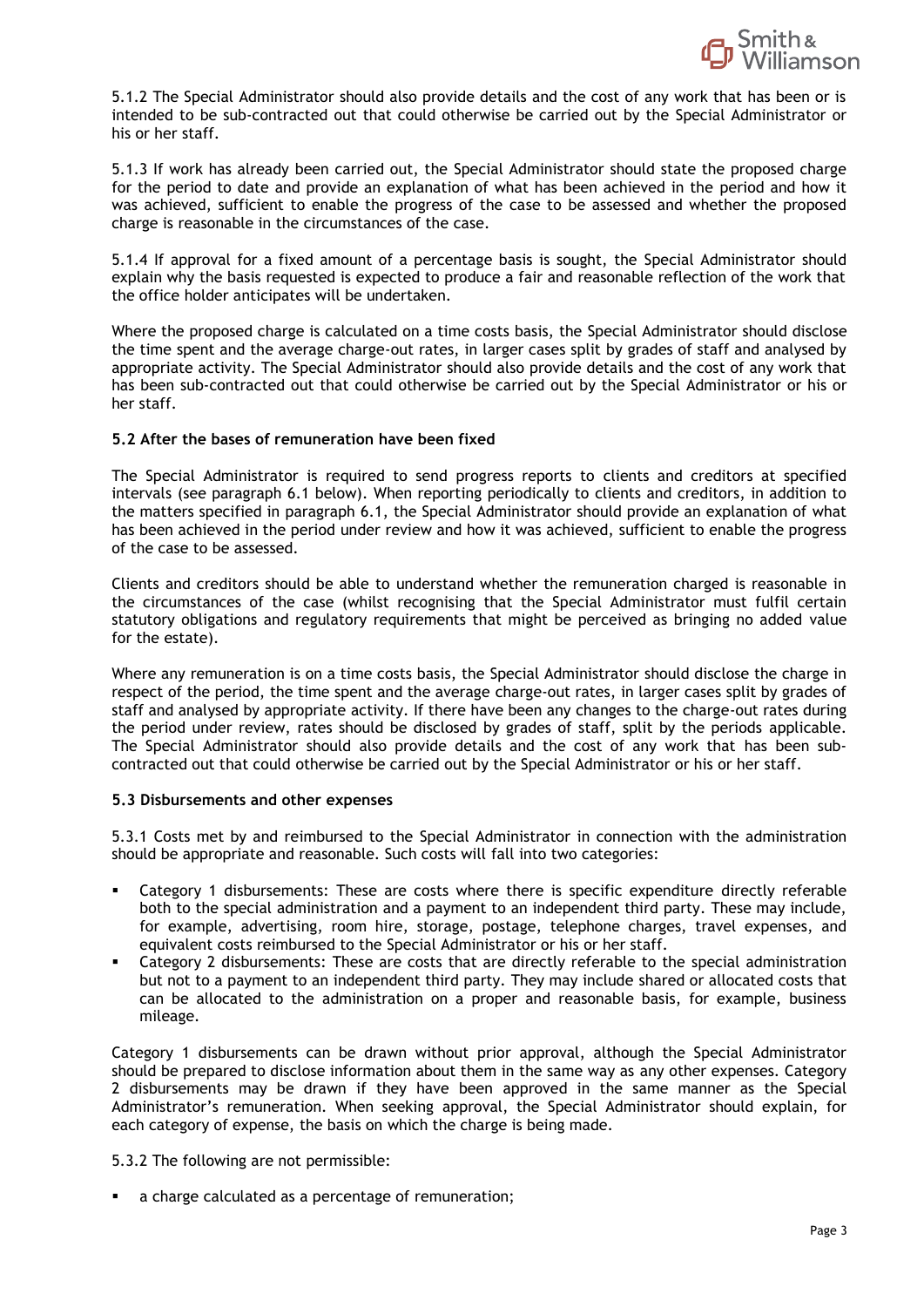

- an administration fee or charge additional to the Special Administrator's remuneration;
- recovery of basic overhead costs such as office and equipment rental, depreciation and finance charges.

#### **6. Progress reports and requests for further information**

6.1 The Special Administrator is required to send progress reports to clients and creditors every six months. The reports must include:

- details of the basis fixed for the remuneration of the Special Administrator (or if not fixed at the date of the report, the steps taken during the period of the report to fix it);
- if the basis has been fixed, the remuneration charged during the period of the report, irrespective of whether it was actually paid during that period (except where it is fixed as a set amount, in which case it may be shown as that amount without any apportionment for the period of the report);
- if the report is the first to be made after the basis has been fixed, the remuneration charged during the periods covered by the previous reports, together with a description of the work done during those periods, irrespective of whether payment was actually made during the period of the report;
- a statement of the expenses incurred by the Special Administrator during the period of the report, irrespective of whether payment was actually made during that period. The statement must contain a break down of expenses incurred in respect of Objective 1;
- a statement of the clients and creditors' rights to request further information, as explained in paragraph 6.2, and their right to challenge the Special Administrator's remuneration and expenses;
- a statement of pre-appointment costs, including the date approval was given and the amounts approved.

6.2 Within 21 days of receipt of a progress report a secured creditor, clients and unsecured creditors with at least 5% concurrence of the other clients and unsecured creditors as applicable may request the Special Administrator to provide further information about the remuneration and expenses set out in the report.

6.3 The Special Administrator must provide the requested information within 14 days, unless he considers that:

- the time and cost involved in preparing the information would be excessive, or
- disclosure would be prejudicial to the conduct of the special administration or might be expected to lead to violence against any person, or
- the Special Administrator is subject to an obligation of confidentiality in relation to the information requested, in which case he must give the reasons for not providing the information.

Any clients and creditor may apply to the court within 21 days of the Special Administrator's refusal to provide the requested information, or the expiry of the 14 days time limit for the provision of the information.

## **7. Provision of information – additional requirements**

The Special Administrator must provide certain information about the time spent on the case, free of charge, upon request by any clients and creditor, director or shareholder of the company.

The information which must be provided is –

- the total number of hours spent on the case by the Special Administrator or staff assigned to the case;
- for each grade of staff, the average hourly rate at which they are charged out;
- the number of hours spent by each grade of staff in the relevant period.

The period for which the information must be provided is the period from appointment to the end of the most recent period of six months reckoned from the date of the Special Administrator's appointment, or where he has vacated office, the date that he vacated office.

## **8. What if a client or creditor is dissatisfied?**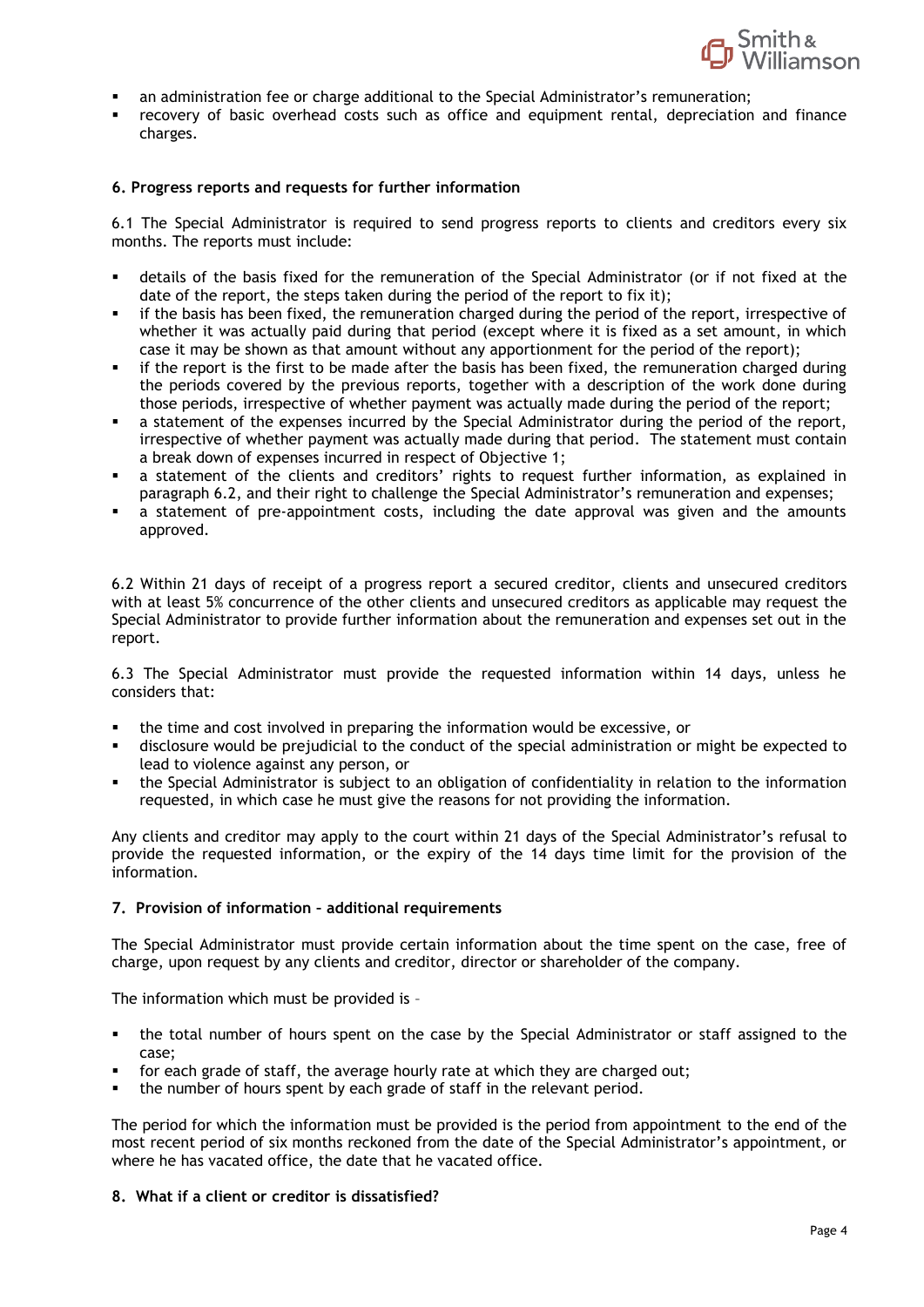

8.1 If a client or creditor believes that the Special Administrator's remuneration is too high, the basis is inappropriate, or the expenses incurred by the Special Administrator are in all the circumstances excessive he may, provided certain conditions are met, apply to the court for any of the following:

- an order reducing the amount of remuneration which the special administrator was entitled to charge;
- an order fixing the basis of remuneration at a reduced rate or amount;
- an order changing the basis of remuneration;
- an order that some or all of the remuneration or expenses in question be treated as not being expenses of the administration;
- an order that the administrator or the administrator's personal representative pay to the investment bank the amount of the excess remuneration or expenses or such part of the excess as the court may specify.

Unless the court orders otherwise, the costs of any application are borne by the applicant and are not payable as an expense of the special administration.

## **9. What if the Special Administrator is dissatisfied?**

If he considers that the remuneration fixed by the creditors' committee, or by the clients and creditors as appropriate is insufficient, or that the basis used to fix it is inappropriate, he may apply to the court for the amount or rate to be increased or the basis changed.

If he decides to apply to the court he must give at least 14 days' notice to the clients and creditors or the committee, if there is one. The clients and creditors or the committee, if there is one, and the creditors may nominate one or more individuals to appear or be represented on their behalf at the court hearing. The court may order the costs to be paid out of the assets.

#### **10. Other matters relating to remuneration**

10.1 Where the Special Administrator realises assets on behalf of a secured creditor he is entitled to be remunerated out of the proceeds of sale in accordance with a scale set out in the Rules. Usually, however, the Special Administrator will agree the basis of his fee for dealing with charged assets with the secured creditor concerned.

10.2 Where two (or more) joint Special Administrators are appointed it is for them to agree between themselves how the remuneration payable should be apportioned. Any dispute between them may be referred to the court, the committee or a meeting of clients and creditors.

10.3 If the appointed Special Administrator is a solicitor and employs his own firm to act in the insolvency, profit costs may not be paid unless authorised by the committee, the clients and creditors or the court.

10.4 If a new Special Administrator is appointed in place of another, any determination, resolution or court order which was in effect immediately before the replacement continues to have effect in relation to the remuneration of the new Special Administrator until a further determination, resolution or court order is made.

10.5 Where the basis of the remuneration is a set amount, and the Special Administrator ceases to act before the time has elapsed or the work has been completed for which the amount was set, application may be made for a determination of the amount that should be paid to the outgoing Special Administrator. The application must be made to the same body as approved the remuneration. Where the outgoing Special Administrator and the incoming Special Administrator are from the same firm, they will usually agree the apportionment between them.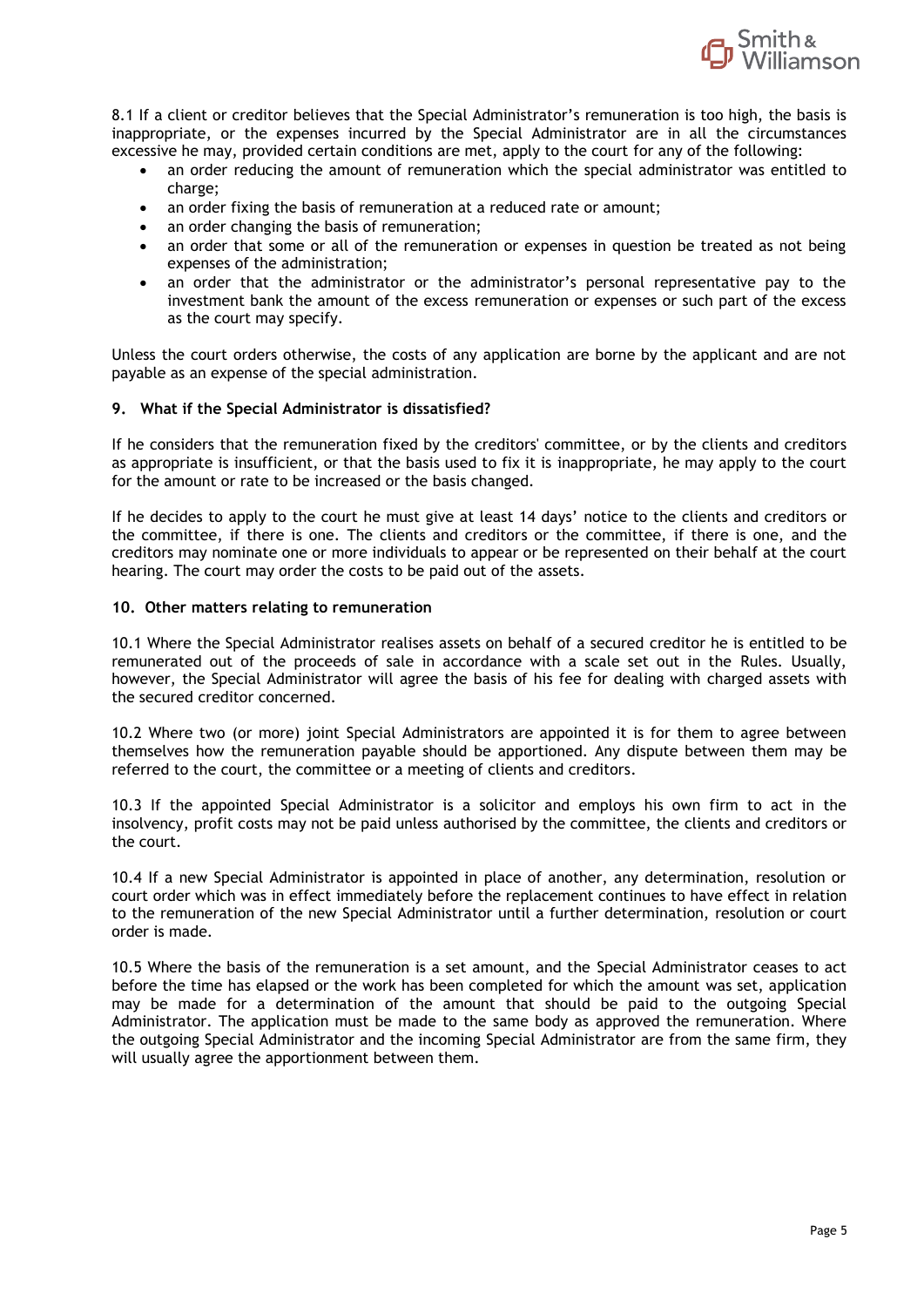

# **Appendix**

## **Suggested format for the provision of information**

Professional guidance issued to insolvency practitioners sets out the following suggested format for the provision of information when seeking approval of remuneration. However, the level of disclosure suggested below may not be appropriate in all cases, and will be subject to considerations of proportionality. In larger or more complex cases the circumstances of each case may dictate the information provided and its format.

## **Narrative overview of the case**

In all cases, reports on remuneration should provide a narrative overview of the case. Matters relevant to an overview are:

- the complexity of the case:
- any exceptional responsibility falling on the Special Administrator;
- the Special Administrator's effectiveness;
- the value and nature of the property in question

The information provided will depend upon the basis or bases being sought or reported upon, and the stage at which it is being provided. An overview might include:

- an explanation of the nature, and the Special Administrator's own initial assessment, of the assignment (including the anticipated return to clients and creditors) and the outcome (if known);
- initial views on how the assignment was to be handled, including decisions on staffing or subcontracting and the appointment of advisers;
- any significant aspects of the case, particularly those that affect the remuneration and cost expended;
- the reasons for subsequent changes in strategy:
- the steps taken to establish the views of clients and creditors, particularly in relation to agreeing the strategy for the assignment, budgeting, and fee drawing;
- any existing agreement about remuneration;
- details of how other professionals, including subcontractors, were chosen, how they were contracted to be paid, and what steps have been taken to review their fees;
- in a larger case, particularly if it involved trading, considerations about staffing and managing the assignment and how strategy was set and reviewed;
- details of work undertaken during the period;
- any additional value brought to the estate during the period, for which the Special Administrator wishes to claim increased remuneration.

## **Time cost basis**

Where any part of the remuneration is or is proposed to be calculated on a time costs basis, requests for and reports on remuneration should provide:

- an explanation of the Special Administrator's time charging policy, clearly stating the units of time that have been used, the grades of staff and rates that have been charged to the assignment, and the policy for recovering the cost of support staff. There is an expectation that time will be recorded in units of not greater than 6 minutes.
- a description of work carried out, which might include:
- details of work undertaken during the period, related to the table of time spent for the period;
- an explanation of the grades of staff used to undertake the different tasks carried out and the reasons why it was appropriate for those grades to be used;
- any comments on any figures in the summary of time spent accompanying the request the Special Administrator wishes to make.
- time spent and charge-out summaries, in an appropriate format.

It is useful to provide time spent and charge-out value information in a tabular form for each of the time periods reported upon, with work classified (and sub-divided) in a way relevant to the circumstances of the case